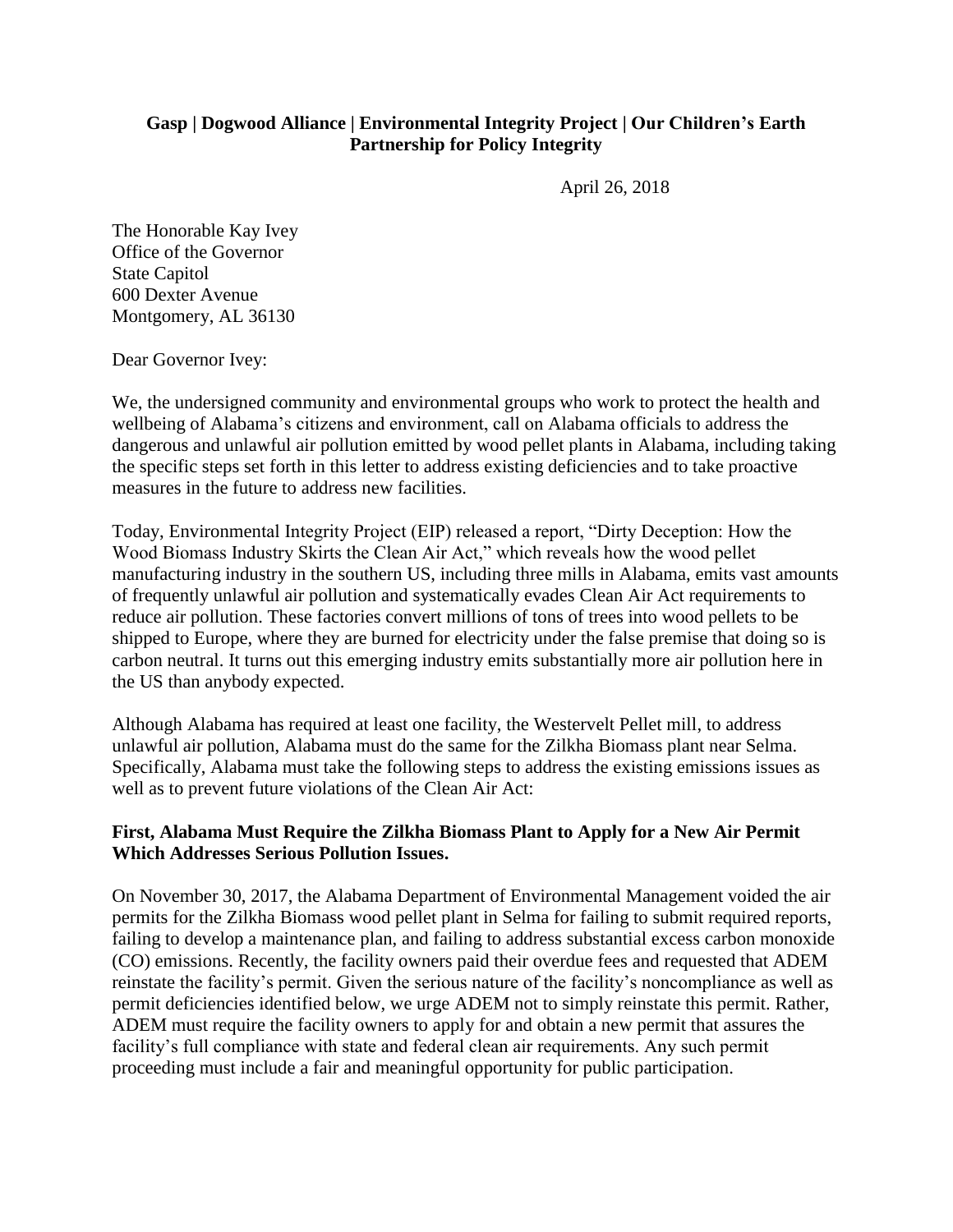The Zilkha mill is regulated as a "minor" air pollution source based on permit restrictions that serve to limit facility-wide emissions of pollutants like volatile organic compounds (VOCs) and CO to below the "major source threshold" of 250 tons per year. When Zilkha first conducted emissions testing in 2017, the tests revealed that the facility emits 456 tons of CO per year when operating at the plant's design capacity—nearly twice the major source threshold. This means the facility has triggered the Clean Air Act's New Source Review requirements for major sources, including the obligation to install the best available control technology. This would likely be a regenerative thermal or catalytic oxidizer, which Alabama DEM must require before the facility restarts operations. If the facility wishes to avoid the installation of new controls and continue to be regulated as a minor source, Alabama must incorporate a production limit into the facility's permit that ensures that its emissions will not exceed the major source threshold—currently the permit does not contain such a limit. Decades-long EPA policy as well as a federal district court ruling affirm that such production or operating limits are a necessary component of an enforceable synthetic minor limit. Without this limit, the facility will remain a major source subject to the best available control technology requirement.

The facility is also almost certainly a major source of VOCs. The permit improperly exempts units known as hammermills and pellet coolers from emissions testing requirements, so the true rate is not known. However, emissions testing from every comparable wood pellet mill shows these units emit hundreds of tons more VOCs than Alabama DEM believes. <sup>1</sup> Emission factors from tests at a pellet mill in Georgia show Zilkha's hammermills and pellet coolers emit between 450 and 570 tons per year, emission factors from tests at a mill in Florida show these units emit 487 tons per year, and emission factors from tests at a mill in South Carolina show these units emitting 316 tons per year.<sup>2</sup> Given that the wood dryer and the proprietary "black pellet" system also emit substantial amounts of VOCs, it is simply not plausible that Zilkha's facility-wide VOC emissions are below the 250 ton per year major source threshold. Therefore, Alabama DEM must require the facility to comply with the best available control technology for each unit, which would likely be a regenerative thermal or catalytic oxidizer such as the kind in use on these units at similar mills. Alternatively, as discussed above, Alabama DEM must institute an enforceable production limit which will ensure the facility's VOC emissions do not exceed 250 tons per year. Finally, Alabama DEM must require emissions testing for these units for VOC emissions.

## **Next, Alabama Must Address the Industry's Terrible History of Fires and Explosions.**

Since 2014, more than half of the large pellet mills in the South have had news-worthy fires or explosions, including a fire at Zilkha and an explosion at another Alabama plant, Westervelt Pellets, both in 2016. These fires can produce massive amounts of harmful air pollution; for

 $\overline{a}$ 

 $1$  Zilkha is permitted to process 100% softwood, which emits more VOCs than hardwood, therefore "comparable" facilities" in this sense are facilities processing 100% softwood.

<sup>2</sup> Memorandum from Manny Patel, Georgia EPD, to Eric Cornwell, Georgia EPD, entitled "Emission Factors for Wood Pellet Manufacturing," dated January 29, 2013, containing stack testing results from Georgia Biomass.; Florida DEP Technical Evaluation & Preliminary Determination for Green Circle Bio Energy, November 7, 2014, pg 5; Air Emission Test Report for Colombo Energy, Prepared by John Richards, Ph.D., P.E., Air Control Techniques. December 4, 2017, at 17.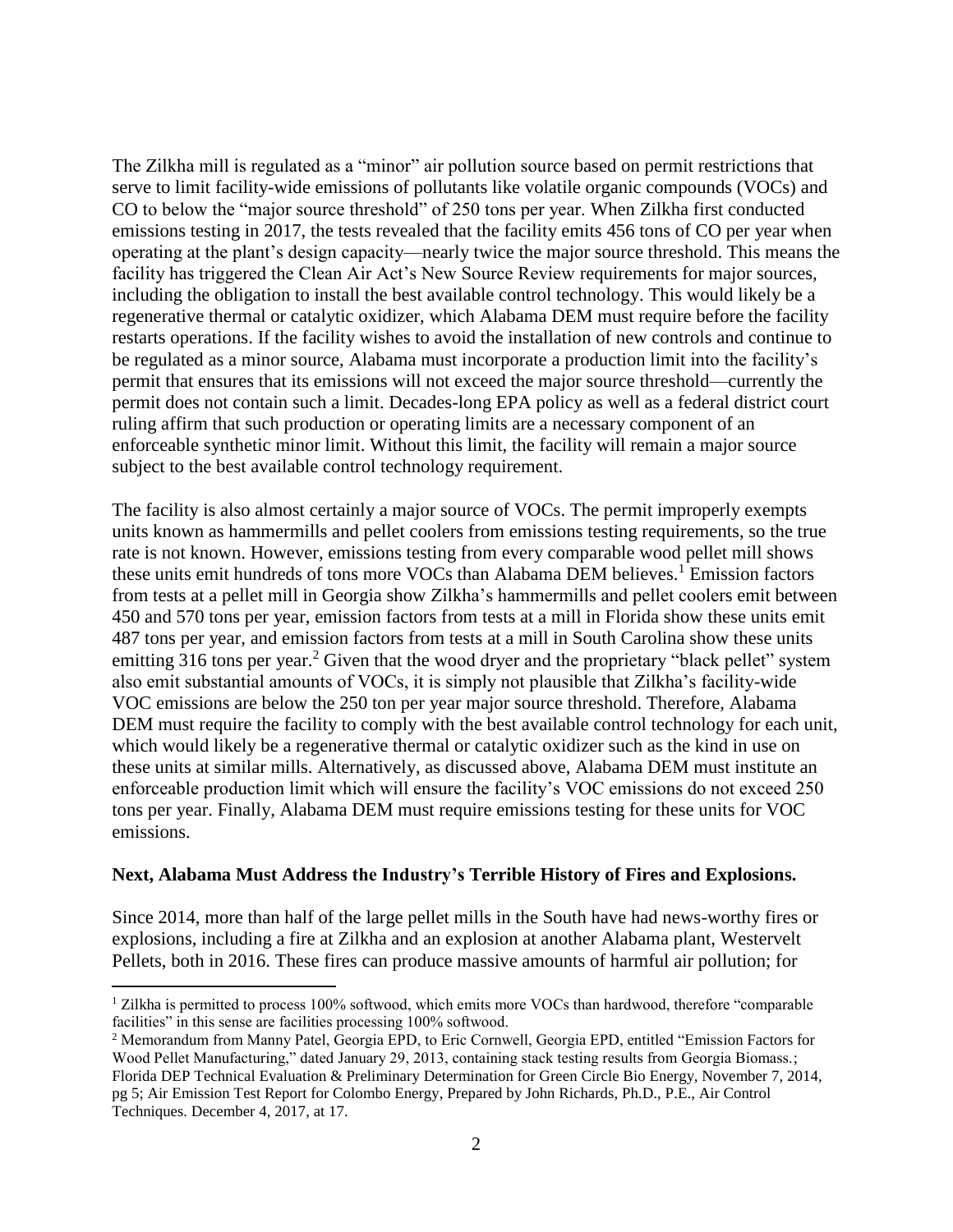instance, a recent silo fire at a Texas pellet facility burned for more than 50 days, sickening dozens of nearby residents and leading to multiple lawsuits. Many of these fires and explosions are caused by combustible wood dust, an extreme hazard at wood pellet mills.

The Clean Air Act gives Alabama a powerful tool to address wood dust explosions and fires. The Act contains a General Duty Clause which requires facilities producing or handling extremely hazardous substances to design, maintain, and operate their facilities in a safe manner. As the long list of fires and explosions at wood pellet facilities show, wood dust clearly qualifies as an extremely hazardous substance. Unfortunately, permits issued to pellet plants in Alabama do not even reference the General Duty Clause. Alabama DEM must revise these permits to specify that the General Duty Clause applies to the facility's handling of explosive dust and require the facility to perform specific steps that are sufficient to ensure that workers and others who live, work, recreate in the facility's vicinity are protected from the dangers posed by combustible dust. At a minimum, the permit should:

- A. Identify the Clean Air Act's General Duty Clause as an applicable requirement with respect to the facility's handling of combustible dust.
- B. Specifically require the facility to prepare a hazard analysis identifying the hazards associated with explosive dust and the facility's processes, potential fire and explosion scenarios, and the consequences of a fire or explosion.
- C. Establish specific design and operation standards that the facility must meet to prevent a dust-related fire or explosion.
- D. Establish recordkeeping and reporting requirements sufficient to demonstrate that the facility is meeting its General Duty Clause obligations.

## **Finally, Alabama Must Issue Better Permits for Future Wood Pellet Mills.**

Given the heavy burden this industry places on the citizens and environment of Alabama, the undersigned groups oppose the issuance of permits for new wood pellet mills. However, if the state does issue permits for new facilities or for modifications at existing facilities, officials must ensure new permits require facilities to comply with all requirements under the Clean Air Act. The undersigned groups call for the following specific actions in future permitting:

- **1. Require "major" sources of air pollution to install the best available control technology.** As EIP's report reveals, many pellet mills with major source permits evade using the best available control technology, or any control technology at all, while facilities with minor source permits, often the same size or larger, do utilize controls. Alabama must not reward companies for refusing to install controls that would reduce facility emissions to minor levels. Rather, Alabama must require new or modified major sources to reduce emissions using controls that are at least as effective as those utilized by the best-controlled minor sources. This includes using VOC controls that achieve at least 95% reductions on emissions on each of the major sources of pollution at the facility. If facilities in Georgia and Alabama can do this, so can Alabama facilities.
- **2. Ensure Communities are Notified of and Able to Participate in Permitting Decisions.**  Many of the air permits EIP surveyed from across the South were issued without any public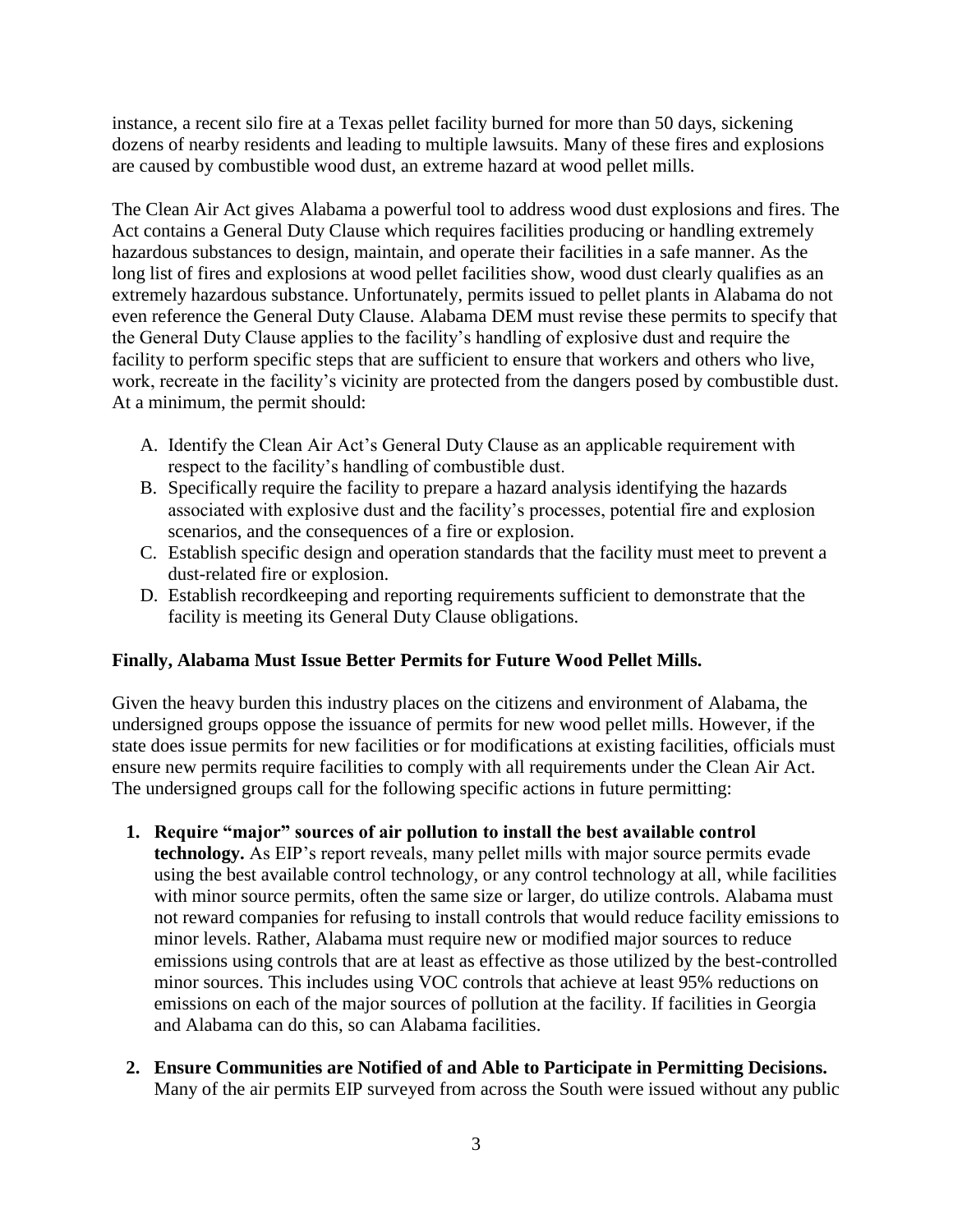notice or the ability to comment, including permits for the initial construction of facilities, in contravention of the Clean Air Act. This means communities were not informed of the decision to allow sources of air pollution to locate in their backyard. States should ensure that the public has a meaningful opportunity to participate in any permit proceeding for a new or modified wood pellet mill.

**3. Institute pellet production limits at facilities that claim to be too "minor" for the best available pollution controls.** If pollution controls will not keep emissions below legal limits when a facility is operated at full capacity, the facility's permit must restrict maximum production to a level that ensures the facility will not exceed the major source threshold.

The Clean Air Act only works to protect health and the environment when state agencies are fully implementing all of the Act's requirements. The undersigned groups call on Alabama to address the errors and omissions identified in this letter and in EIP's report, and to further make proactive moves to better understand and control emissions from this emerging industry in the future.

Please contact Patrick Anderson at [panderson@powellenvironmentallaw.com](mailto:panderson@powellenvironmentallaw.com) or (470) 440-1124 to respond to our request or to obtain additional information. We thank you for your leadership on the environment and your concern for the health and well-being of Alabama's citizens.

Sincerely,

Michael Hansen Executive Director Gasp

Eric Schaeffer, Executive Director Keri N. Powell, Of Counsel Patrick J. Anderson, Of Counsel Environmental Integrity Project

Emily Zucchino Community Network Manager Dogwood Alliance

Annie Beaman Director of Advocacy & Outreach Our Children's Earth Foundation

Dr. Mary S. Booth **Director** Partnership for Policy Integrity

CC: